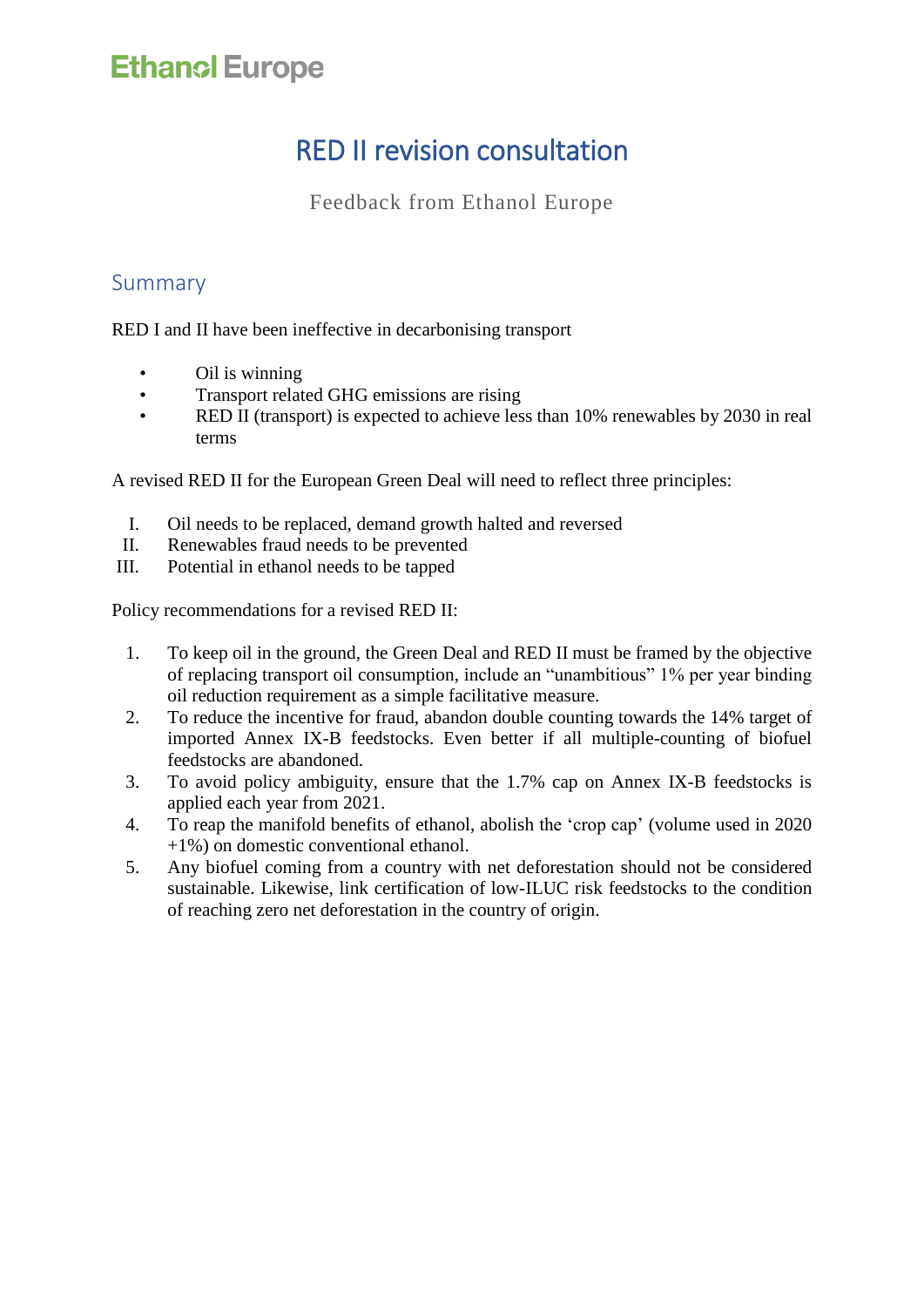### RED II and effectiveness

Current EU transport decarbonisation policies are ineffective. RED II, Europe's core policy for delivering transport decarbonisation, is toothless and unlikely to deliver. It is supposed to bring results in replacing fossil fuel use in road transport by 2030, yet it is clear already in 2020 that it will fail and that transport oil demand and GHG emissions will continue to rise.

- The headline 14% target for transport to be met by renewable energy in EU by 2030 is rendered ineffective, because of i) multiple-counting certain contributions towards the target, such as Annex IX feedstocks and EVs, ii) arbitrary caps on proven and scalable pathways, iii) large scale fraud and iv) inadequate incentives to stimulate investments. RED II has maintained the market uncertainty prevalent since the adoption of RED I, resulting in deferral or abandonment of investment in alternative fuel pathways. Under RED II the renewable energy portion of road transport energy is expected to be lower in 2030 than today, while overall transport demand will have risen.
- RED II depends on advanced biofuels for achieving its goals, yet there is no sign that the necessary investments will materialise. The 3.5% target to be met in 2030 by using advanced biofuels look likely to be missed by a wide margin, and the 100+ investments in additional production capacity are nowhere in sight.
- Electrification of transport is the other core measure that RED II aims to foster, yet even the EU's own projection [\(Fig 49\)](https://ec.europa.eu/clima/sites/clima/files/docs/pages/com_2018_733_analysis_in_support_en_0.pdf) shows that EVs' share in 2030 will be a mere 9% - a share which is starkly insufficient to curtail oil consumption to a degree deemed consistent with the 2 degrees pathway.
- The volume of Used Cooking Oil (UCO) has been increasing sharply (imports from Asia rose by 55% in the first half of 2020), and in some MS already surpassing the 1.7% cap, yet evidence is mounting that a large part of it is not genuine waste collected in Europe, but more likely palm oil falsely labeled. Nevertheless, all UCO is doublecounted as climate progress in EU.
- Conventional biofuels are capped at 7%, and worse, the 'crop cap' (volume used in  $2020 +1\%$ ) will preclude even reaching the 7% cap. There is no basis for this cap there has been no ILUC or deforestation resulting from Europe sourced ethanol and there will not be under any real scenario.
- Conventional ethanol is not incentivised at EU level, and there are no new plants under construction. Investment in the sector is stalled, forgoing the potential extra benefits the technology may bring.

### Failure of EU regulation

In the past two decades, a key priority of EU climate policies has been decarbonisation of transport. A range of regulations have been adopted to curb transport related GHG emissions. The Renewable Energy Directives aimed to foster renewables in transport energy, the Fuel Quality Directive aimed to reduce carbon intensity of road fuels, the Energy Taxation Directive was supposed to eliminate environmentally harmful subsidies in transport energy, regulation was adopted to set increased emission standards of vehicles, and the Alternative Fuels Infrastructure Directive was to improve infrastructure; all this aimed to improve the climate profile of the transportation sector.

Today it is clear that none of the relevant EU regulations have been effective for transport while related GHG emissions are on the rise. Transport is the only sector in the EU where emissions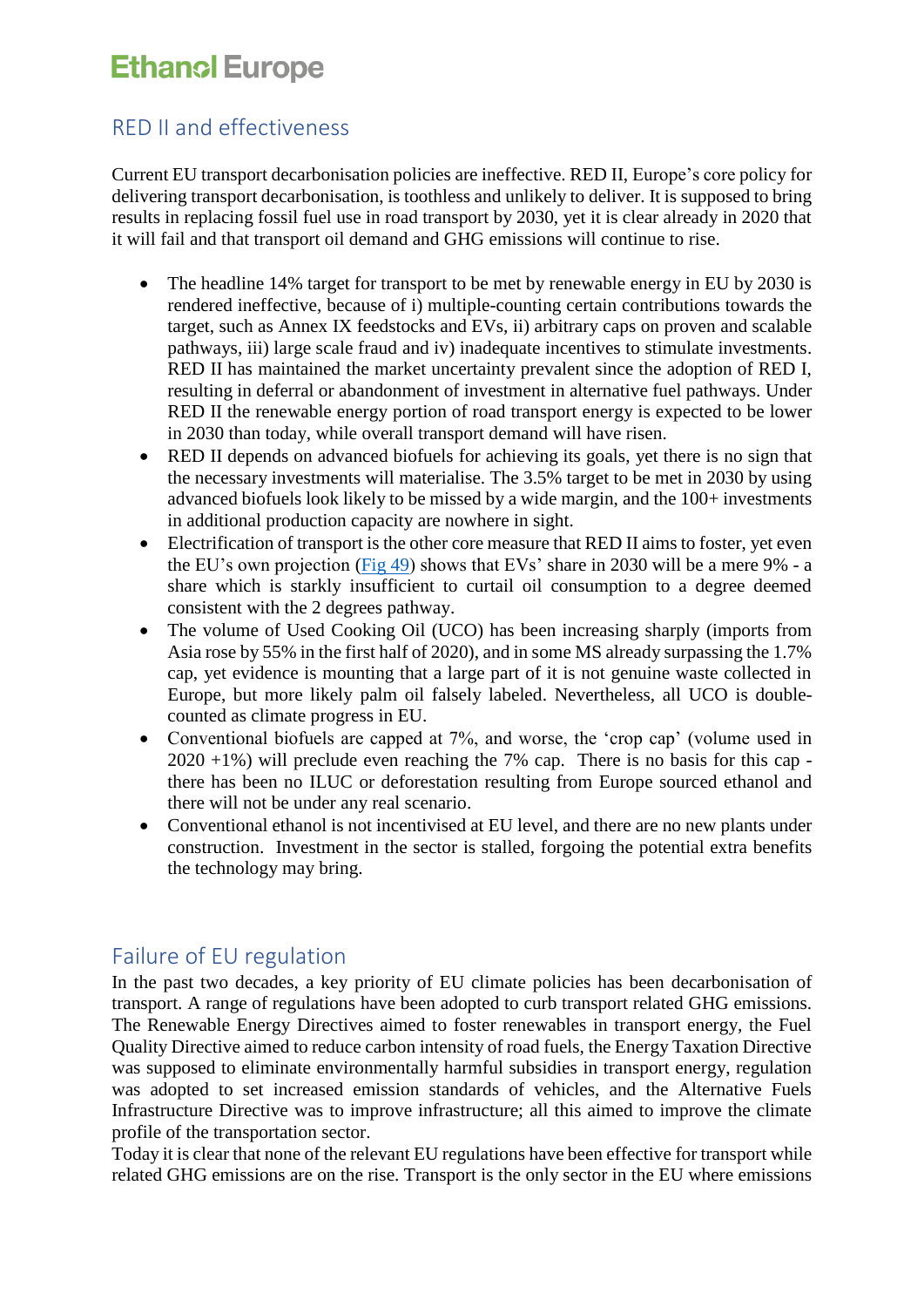are not decreasing. In fact, GHG emissions from road transport in the EU have been on the rise since 2013. There is nothing in RED II that will reverse the trend in the period to 2030.

It has become clear by now that EU transport policy has failed to deliver transport decarbonization. GHG emissions from both road transport and cars alone are higher in 2017 than in 2000, as shown on the charts below.



### Elements of a revised policy direction

A revised RED II will need to reflect three basic principles as follows:

- I. Oil needs to be replaced and growth halted and reversed
- II. Biofuels fraud needs to be prevented
- III. Potential in ethanol needs to be tapped
	- I. A reality check on oil is needed

Oil consumption in road transport has barely been impacted by EU transport policy to date (chart below). EU transport energy regulation has proven ineffective because regulations have failed to tackle the root cause of the problem, which is the continuing growth in oil consumption. Indirect approaches have been applied but no direct measures have been adopted. All relevant regulations, including RED I and RED II, FQD, ETD, emission standards for cars and AFID have been indirect and small. RED II and any mix of policy measures going forward must be designed with a direct focus on halting oil growth immediately and reversing the trend.

Until fossil fuel consumption, the single most important driver of climate change, is curbed, there is no hope to stay below 2 degrees, let alone 1.5. Similarly, until oil consumption in road transport is curtailed, there is no hope whatsoever that transport will do its fair share in contributing to climate change mitigation.

The European Green Deal must address this, by replacing or reforming RED II.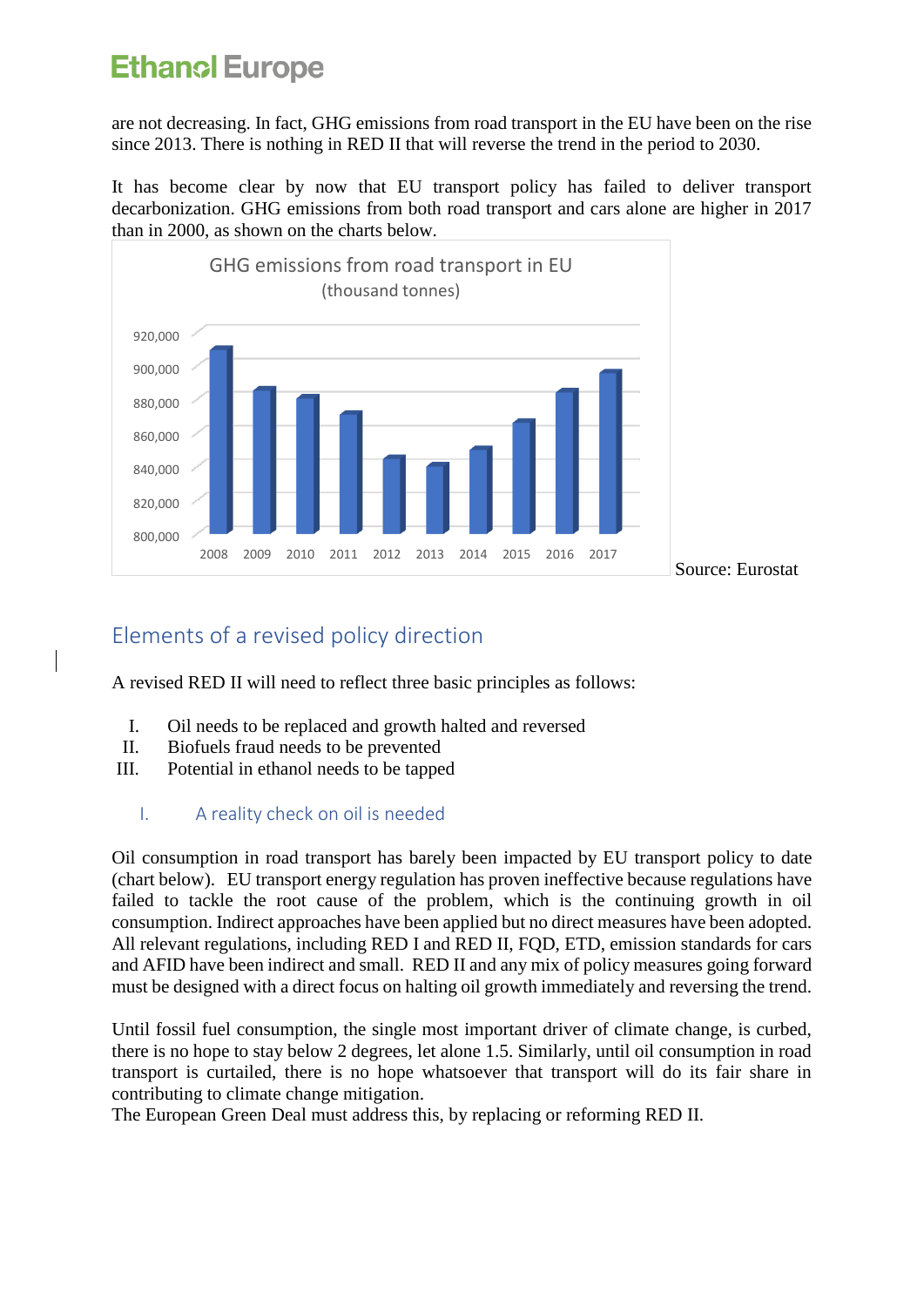

Oil is projected to maintain its dominant position as transport fuel in EU in 2030 and beyond. EU background documents [\(in-depth analysis](https://ec.europa.eu/clima/sites/clima/files/docs/pages/com_2018_733_analysis_in_support_en_0.pdf) made in 2018 for the 2050 long term strategy) forecast that the EV share in 2030 is expected to be around 9%. Together with hybrids they shown to have a share less than 15% in 2030. The share for electric light duty vans is even lower. In all major EU vehicle markets the number of diesel and petrol vehicles on the roads is rising at a rate which far surpasses EV fleet growth.





Despite the European Commission's proclaimed aim of decarbonising transport, Europe's transport sector will remain [heavily dependent on oil until 2030.](https://www.euractiv.com/section/transport/news/europes-oil-dependency-to-stick-to-transport-up-to-2030/) A staff [working document](https://ec.europa.eu/transport/sites/transport/files/themes/strategies/news/doc/2016-07-20-decarbonisation/swd%282016%29244.pdf) accompanying the European Strategy for Low-Emission Mobility, reads as follows: "*Oil products would still represent 86-87% of the EU transport sector needs – compared to 94% today*". In a decade of 1-3% annual transport growth renewables would need to rise by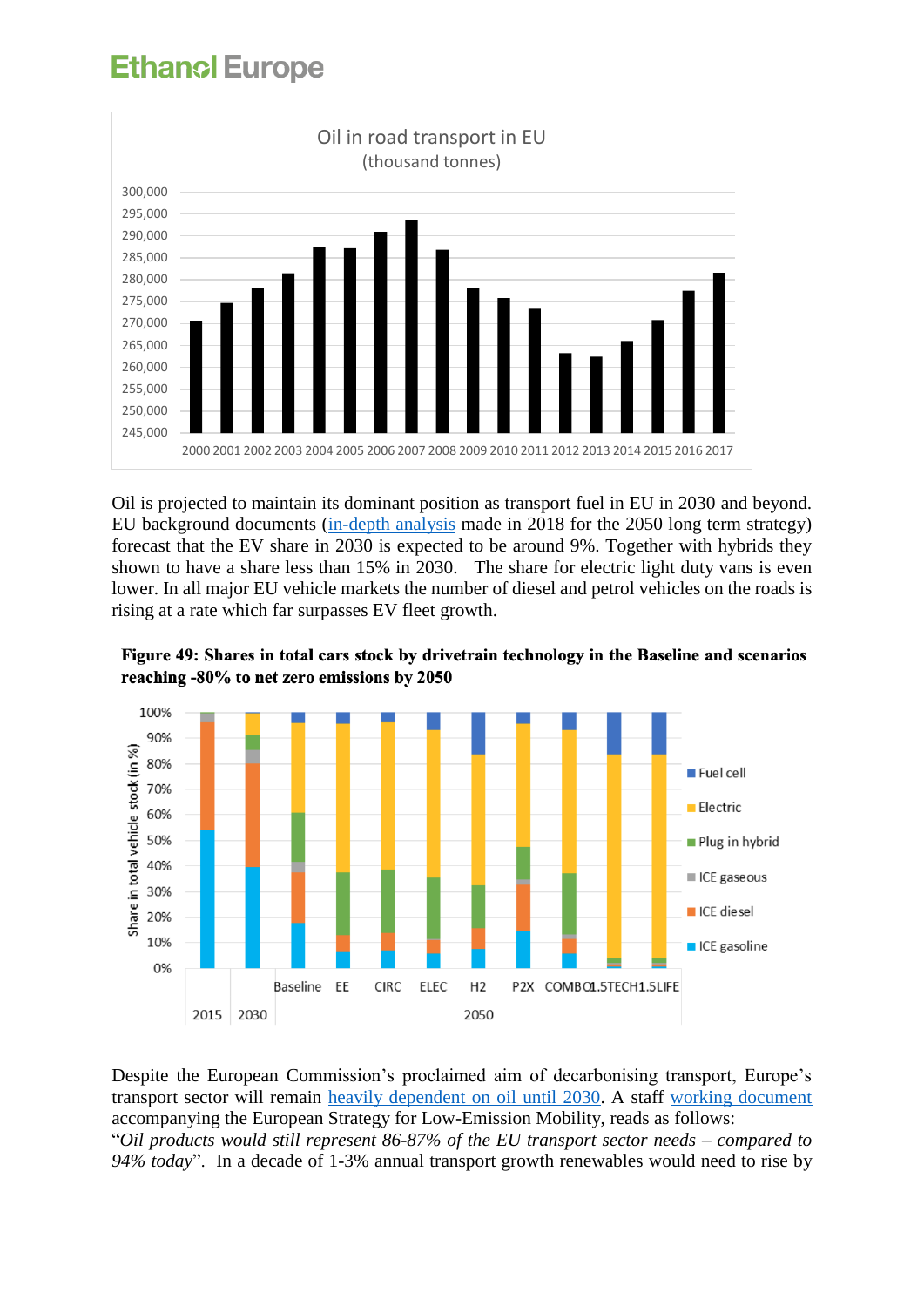more than 20% by 2030 to halt the rise in oil demand. RED II should establish a 22% renewables target for 2030, in real terms (not multiple-counted).

It needs to be noted that "ambition" that focuses on scenarios for 2050 while ignoring what happens this year, next year and in the next five years, is compounding the problem by enabling the continued growth of oil consumption (growing the problem) and the failure to deploy solutions which are effective today, such as conventional ethanol biofuel.

### 1. Policy recommendation

A reality check is needed. We need to learn from the past decade of failure. Modest indirect regulations have not delivered. It is high time to expressly focus on halting oil consumption in road transport immediately.

Metrics can be fudged when applying a mix of complex and diverse policy measures, and the big picture objective can be lost in the detail. On the other hand, a simple oil consumption reduction statistic cannot be manipulated. A straightforward metric is needed: oil consumption in transport each year between 2020 and 2030.

Germany has recently decided to phase out coal in electricity production by 2038 as it realized that coal and climate change mitigation do not fit together, hence the EU, in a similar fashion, should recognize that maintaining current oil consumption rates and transport decarbonization cannot co-exist.

Greenwashing primacy over substantive change will be exposed if policymakers back a simple reality check—that each Member State reduce transport sector use of oil by 1% per year, each year from 2020 levels.

This is not a climate policy "target" and should not be confused as such. In the Green Deal negotiations, a number of proposals will promise greater cuts, and so this proposed requirement should be non-controversial. But such a requirement is radical. It will scare oil because it is meaningfully (i) immediate and (ii) unambiguous. Just what EU climate & transport policy is not currently.

Decarbonizing road transport without reducing oil consumption is hopeless. Oil is cheap; markets find ways to keep using the cheapest forms of energy.

**Solution**: back an "unambitious" 1% per year binding oil reduction requirement as a simple facilitative measure compatible with any climate target- a climate reality check that if breached shows that climate progress in transport is still not taking place.

### II. Fraud prevention

Policies based on rewarding things made from "wastes" or "residues"— vague terms that can be gamed in the real world— set up a competition in which government regulators need to be better than clever traders seeking ambiguities, loopholes or, simply, lucrative opportunities to deceive.

Clever traders have often [outwitted regulation.](https://www.bbc.com/news/science-environment-48828490) The most salient case is Used Cooking Oil (UCO). About one third of used cooking oil in Europe is [fraudulent.](https://d.docs.live.net/e1fa4b110a136fa4/EERL/Green%20Deal%20RED2%20revision%20consultation%202020/one%20third%20of%20used%20cooking%20oil%20in%20Europe%20is%20fraudulent) The [UK and the](https://www.argusmedia.com/en/blog/2019/august/5/eu-waste-biodiesel-checks-and-balances)  [Netherlands](https://www.argusmedia.com/en/blog/2019/august/5/eu-waste-biodiesel-checks-and-balances) have recently launched [official investigations.](https://www.euractiv.com/section/agriculture-food/news/the-netherlands-mulls-end-to-used-cooking-oil-double-counting/) The issue is not new, as early as in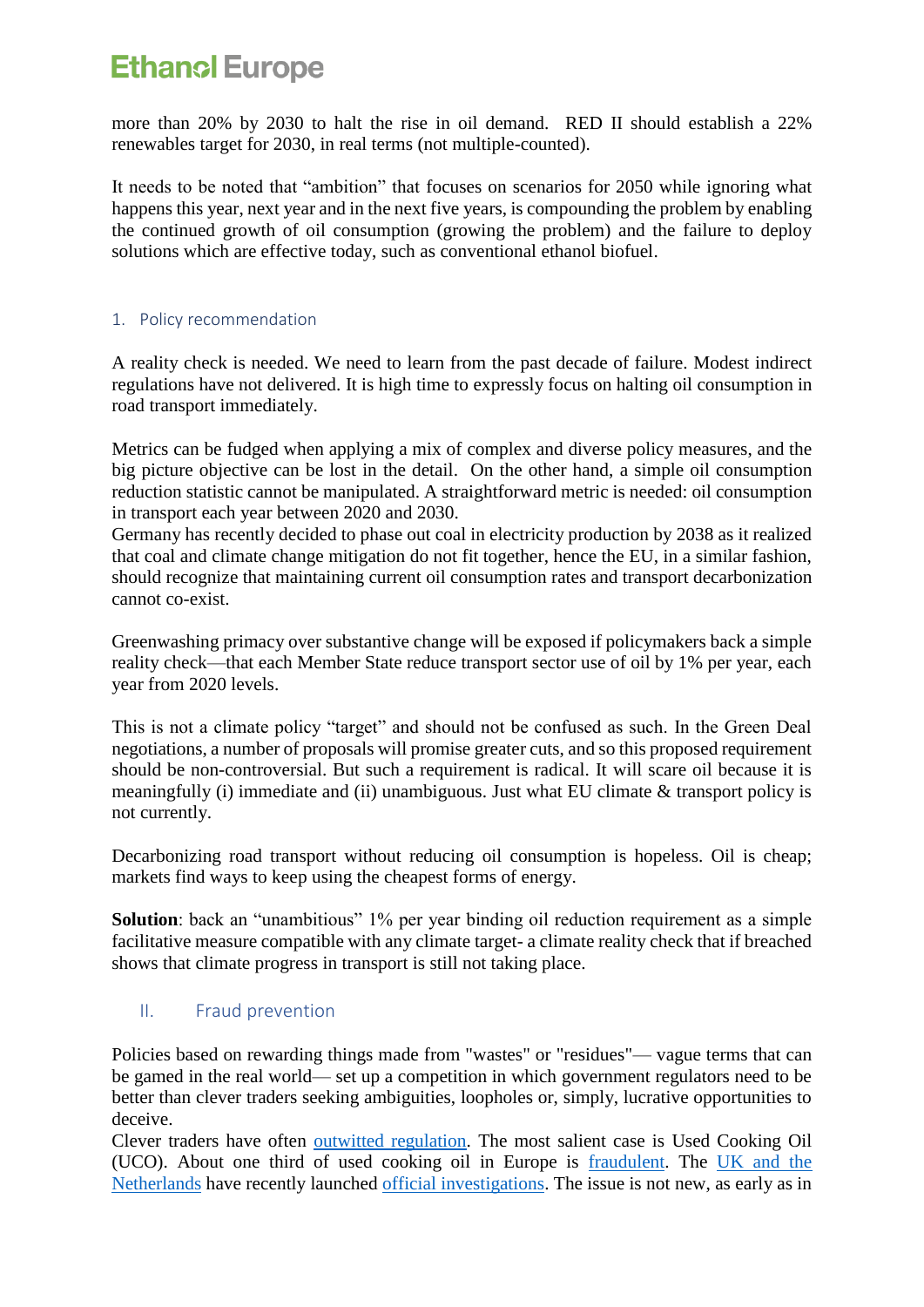2014, the European Commission warned of the [real risk of fraud,](https://ec.europa.eu/energy/sites/ener/files/documents/2014_letter_wastes_residues.pdf) stating that '*it is relatively easy to artificially modify vegetable oil to make it indistinguishable from genuine UCO*'.

UCO is the only large volume non "food or feed" biofuel feedstock in the EU. UCO is often not what it appears to be, and if not of European origin, palm oil is often masquerading as UCO through international adulteration. It is in the interest of the climate and the European biofuel industry to [shed light](https://www.nnfcc.co.uk/files/mydocs/UCO%20Report.pdf) on the dark side of UCO and its processed form UCOME.

Due to inadequate [policing](https://www.euractiv.com/section/agriculture-food/news/eu-lacks-complete-overview-about-used-cooking-oil-origins/) of [fraud,](https://www.euractiv.com/section/agriculture-food/news/eu-throws-the-ball-to-member-states-to-monitor-red-ii-implementation/) palm oil labelled "used cooking oil" or "residue" floods EU biofuels markets and the market has created a bewildering array of terms for biofuels feedstocks—most of which are imported through murky supply chains from less than credible places. To aggravate the situation, the European Commission in 2020 circulated [a list](https://www.euractiv.com/section/agriculture-food/news/questions-raised-over-eus-proposed-advanced-biofuels-list/) of dozens of [additional categories of feedstocks](https://www.euractiv.com/section/agriculture-food/news/commission-re-opens-controversial-advanced-biofuel-list-in-transport/) that it is considering (Annex IX list) potentially creating more opportunities for imported fraud.

The [European Court of Auditors in its 2016 report](https://www.eca.europa.eu/Lists/ECADocuments/SR16_18/SR_BIOFUELS_EN.pdf) on the EU System for the Certification of Sustainable Biofuels expressed serious concerns about fraud saying:

- o *the EU certification system for the sustainability of biofuels is not fully reliable because of weaknesses in the Commission's recognition procedure and subsequent supervision of voluntary schemes*
- o *biodiesel produced from UCO 'is often traded at a higher price than biodiesel from vegetable oil'. This entailed a risk of virgin oil being adulterated to be sold as UCO. This risk was noted in a recent study<sup>1</sup> which echoed concerns from operators and other stakeholders concerning 'the risk of fraud if virgin vegetable oil would be sold as UCO'.*
- o *Considering the inadequacy of the checks to verify the origin of biomass consisting of waste or residues, it cannot be excluded that data on double counted biofuels might include quantities of biodiesel certified as produced from UCO, whilst, in reality, the feedstock may have been from virgin oil or fraudulently denatured virgin oil.*

### UCO and GHG emissions:

- Domestic UCO, a genuine waste collected in Europe is highly effective, coming with low ILUC.
- Imported UCO is considered to have a high ILUC impact, similar to sovbean or palm biodiesel (in the range of 65-150 gCO2e/MJ, [Ecofys, 2016\)](https://epure.org/media/1418/ecofys-2016-low-carbon-biofuels-for-the-uk.pdf).
- Fraudulent UCOME has the same ILUC as its respective source vegetable oil (palm oil in the vast majority of cases). Palm oil has a prohibitively high ILUC impact (231 gCO2e/MJ, [Globiom, 2015\)](https://ec.europa.eu/energy/sites/ener/files/documents/Final%20Report_GLOBIOM_publication.pdf), making it worse for the climate than fossil fuels.

RED II and Double counting:

<sup>1</sup> <sup>1</sup> Ecofys, 'Trends in the UCO market', 2013, p. 2.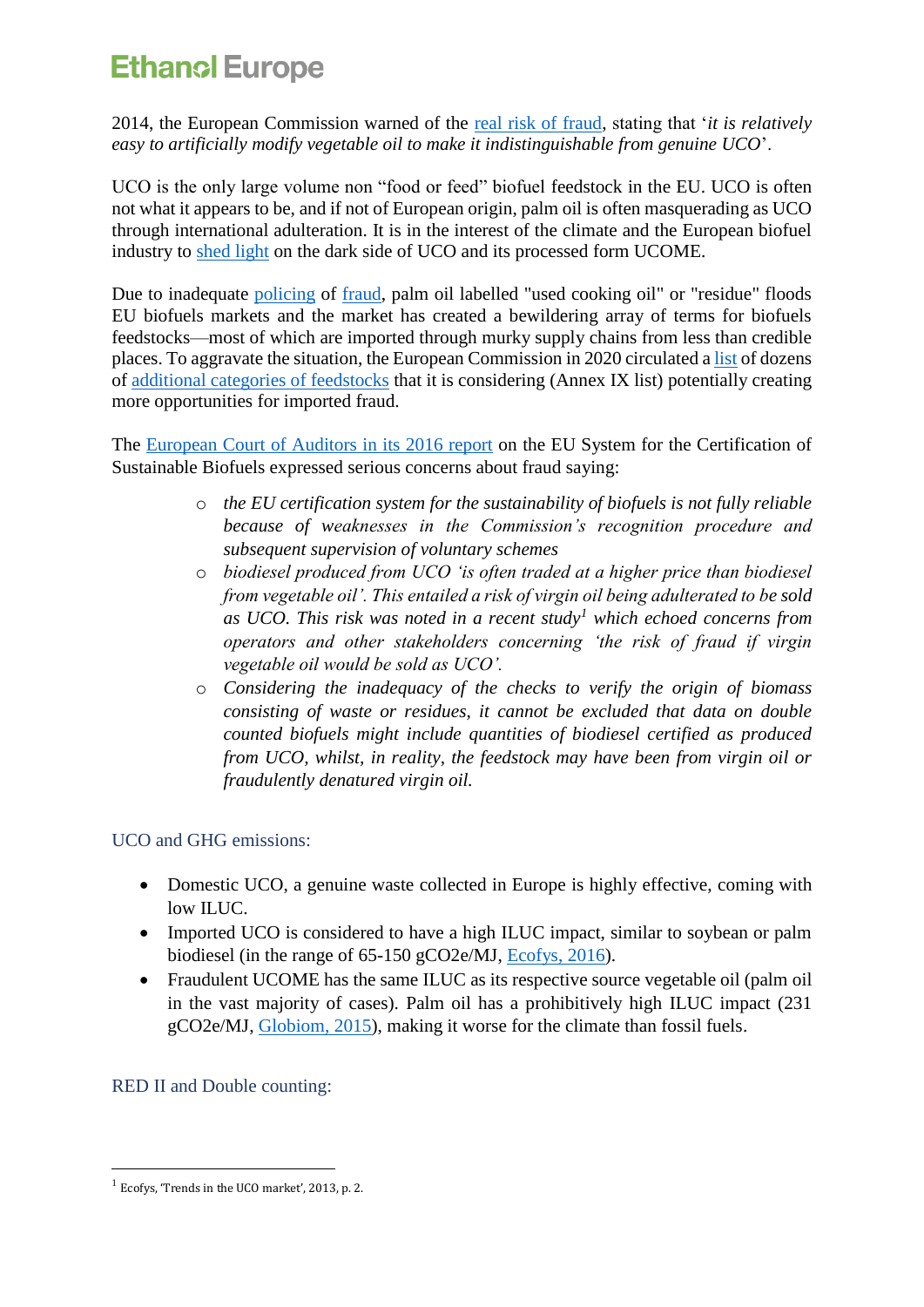- The recitals to RED II apply the Waste Hierarchy, but the text of RED II does not actually do this. As a result, Annex IX-B biofuels (mostly UCOME) are colloquially called "wasted based fuels" although there is no legal requirement that any feedstock be waste.
- UCO demand have been increasing as Member State mandates rise towards the EU target of 10% of renewables in transport by 2020, therefore UCOME use in Europe has grown rapidly in recent years, approaching 4 million tonnes per annum, or more than a third of total biodiesel.
- UCOME is double counted, so it commands a price premium. The price premium in theory should disappear if double-counting is removed.



Source: Eurostat/Shares, 2018

UCO imports to EU per month (thousand tons):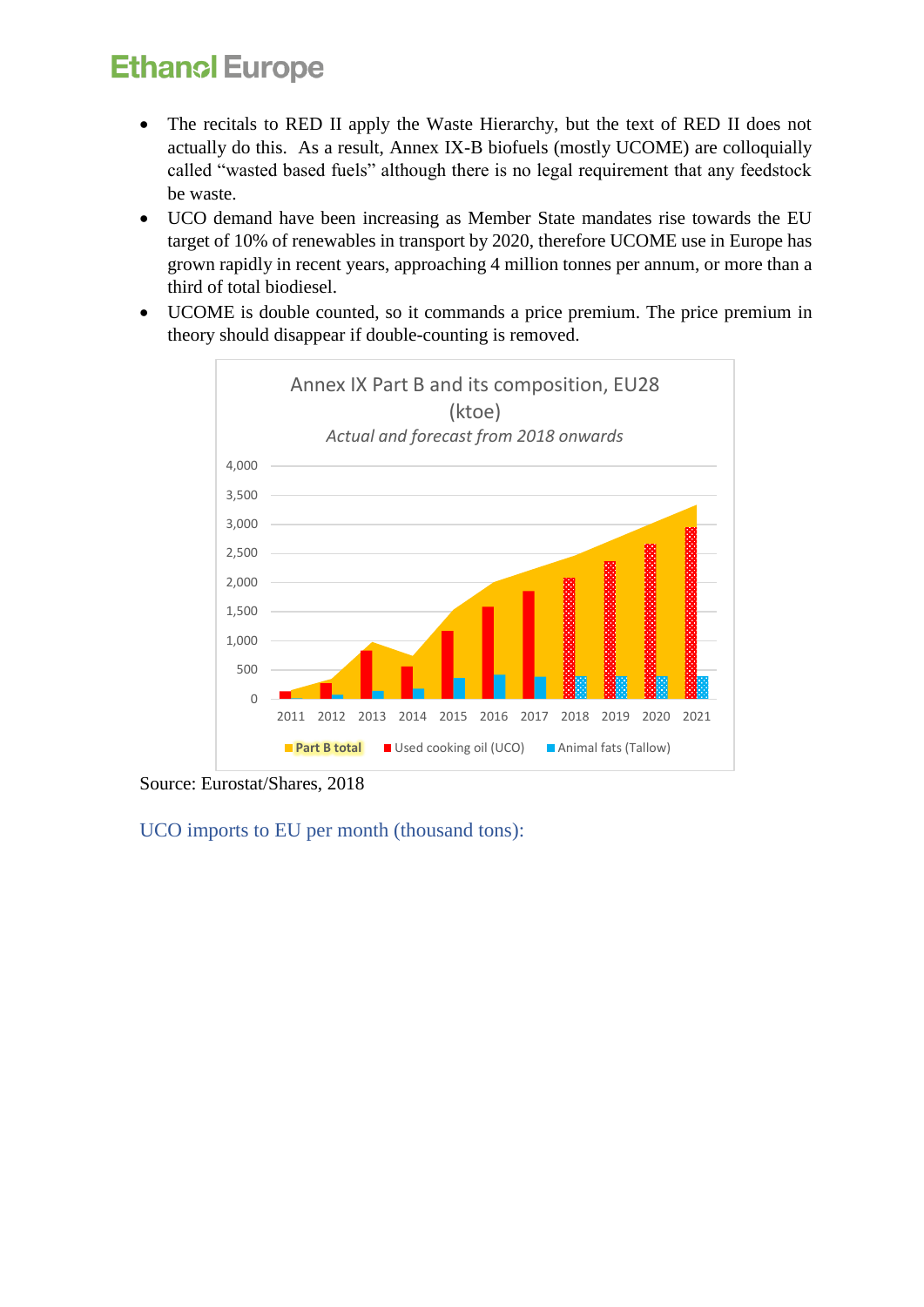

### Cap on UCO:

Since domestic UCO collection rates in the EU could not have improved considerably, one must conclude that the vast majority of the growth in UCO consumption in the EU comes from imported sources. Improving UCO collection rates means extra expense. Imports of moderately priced non-waste UCO inhibit the collection of domestic waste UCO by depressing prices.

In RED II there is a cap of 1.7% for the use of Annex IX-B feedstocks (UCO and tallow). Some MSs already exceed it. Tallow (animal fats) use seems to be relatively stable in EU, so Annex IX-B is increasingly UCO (see chart above). A linear forecasting predicts that UCO consumption will represent the vast majority of Annex IX-B biofuel consumption in 2021.

The countries that have already exceeded the 1.7% cap on Annex IX-B biofuels are [Ireland,](https://www.thetimes.co.uk/article/eu-curbs-used-cooking-oil-in-biodiesel-due-to-fears-of-fraud-f73jg66t7) Portugal, Hungary and the Netherlands. Based on 2017 data, Germany and Italy all have a reasonable chance to soon exceed the cap, if not yet so.

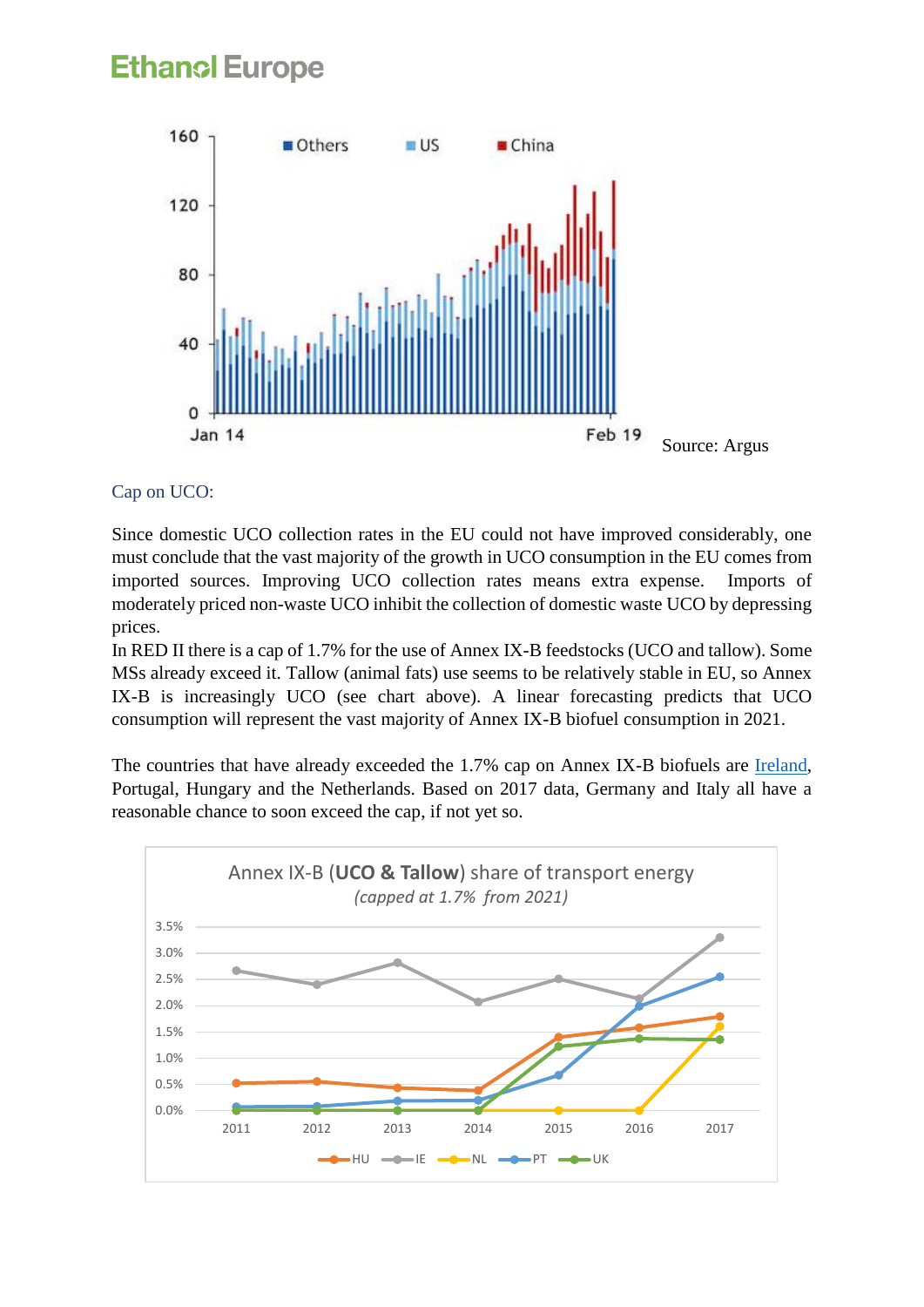Source: Eurostat/Shares, 2018

### Policy recommendation

The incentive to fraud needs to be removed. The hidden link between UCO and palm oil needs to be broken.

Palm oil is cheap, in fact it is the cheapest vegetable oil on market for use in biodiesel production. It makes financial sense to use virgin palm oil instead of more expensive genuine UCO.

Due to double counting, oil companies have an incentive to blend UCOME if its premium to gasoil stands below the double of the FAME premium to gasoil. UCOME prices therefore depend directly on FAME prices.

**Solution**: Abandon double counting of imported Annex IX-B feedstocks towards the 14% target.

The spirit of regulation would require that the 1.7% cap on Annex IX-B feedstocks is applied from 2021. The text is ambiguous, and there are signs that some stakeholders may opt for relaxing the cap.

**Solution**: Make it explicit in the revised RED II that the 1.7% cap on Annex IX-B feedstocks is applied from 2021.

### III. Revisit ethanol

Sufficient time has passed to enable the evaluation of ethanol, the actual conventional ethanol on the market in contrast to future conceptual biofuels that exist solely in the minds of some stakeholders.

The ethanol story has quite a long history in Europe and is far from being controversial. Surprisingly, it is not controversy around biofuels themselves, but it is attitudes towards ethanol - the alternative fuel that has in the past decade replaced oil products in road transport the most - that needs attention. A key indicator of how bad things can go when infiltrated by ideology was the statement in 2016 of a key European Commission official '*[don't confuse me with facts](https://www.euractiv.com/section/transport/news/commission-admits-policing-biofuels-according-to-public-opinion/)*' when admitting to follow "feels-right" opinions about biofuels, instead of science and data.

Three key biofuel policies have been adopted in the EU: i) Renewable Energy Directive in 2009, ii) the ILUC Directive in 2015 and iii) the RED II in 2018. Regulation has become more restrictive and increasingly detached from science. The initial enthusiasm for biofuels in the mid 2000's has been replaced by an increasingly restrictive mindset, and, as a result, effectively curtailing the contribution of biofuels to a variety of public goods, including climate change mitigation, rural development, advancement of farming or energy security.

It is noteworthy that despite the largely negative image of biofuels in some stakeholders in Brussels, the general [public](http://ec.europa.eu/commfrontoffice/publicopinion/archives/ebs/ebs_341_en.pdf) in the EU overwhelmingly [support biofuels,](https://epure.org/media/1501/170123-biofuels-opinion-survery-result-tables.pdf) including ethanol.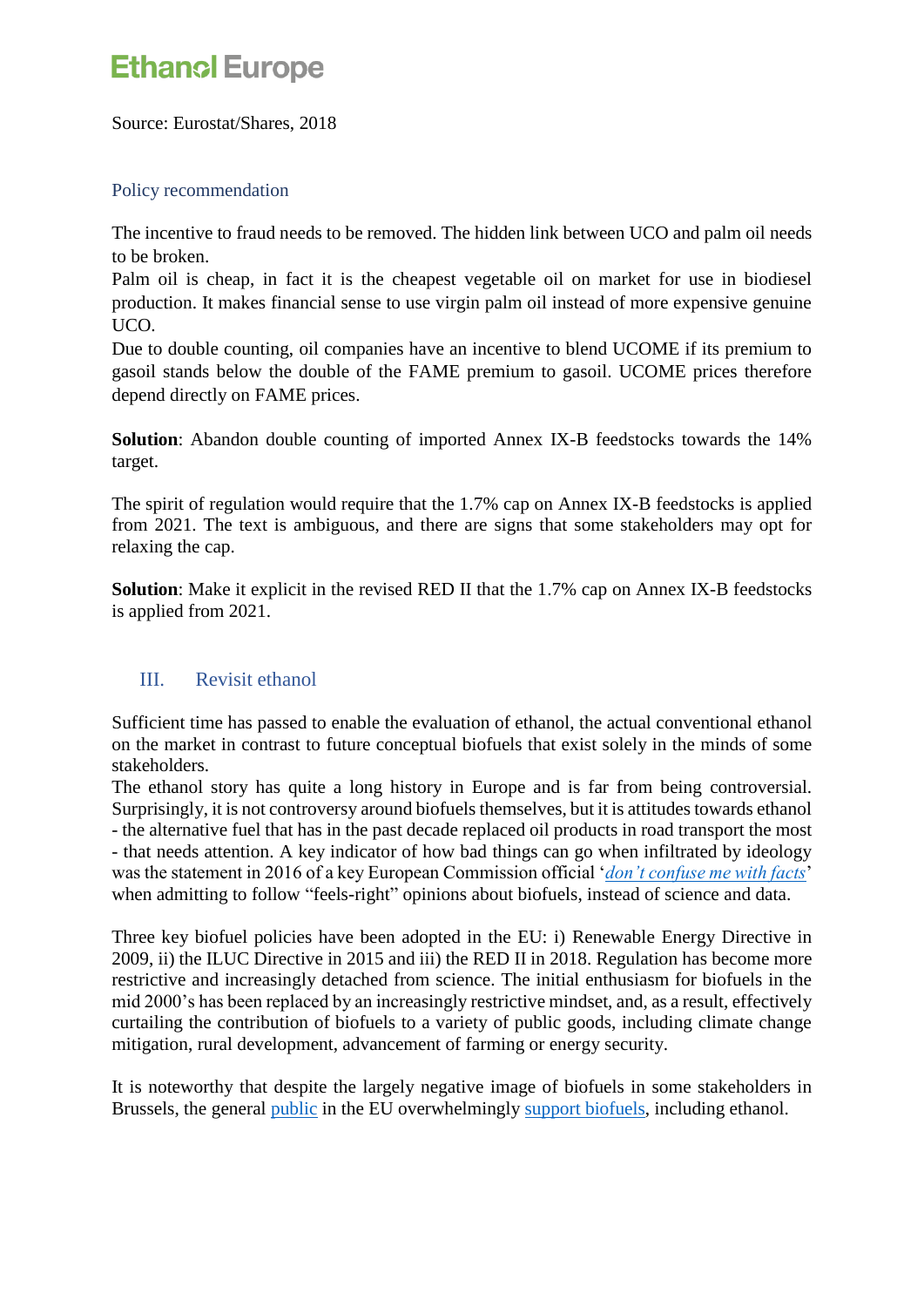Q: Do you think crop-based biofuels should be encouraged or not encouraged?





Source: [EuroPulse, 2017](https://epure.org/media/1501/170123-biofuels-opinion-survery-result-tables.pdf)

Recently, the food v fuel debate, GHG emissions and indirect land use change (ILUC) and costs are the issues that divide stakeholders' attitude. These are discussed in the following.

### 1. Food security and food prices

It has been claimed that biofuel production, by using excessive land would take away the space from food production and therefore the price of food would surge resulting in an everincreasing burden on globally food insecure populations. That appeared an entirely legitimate concern. Common sense would imply that the more land is devoted to biofuel production the less land is available for food production. Luckily this scenario has never come true. The concern is proved unfounded, real world data testifies.

World inventories of coarse grains recently approached their highest in nearly 30 years. There is more than enough food produced in the world and the cause of world hunger is a failure in food distribution and wastage of food, not biofuels. Globally, 40% of food is wasted, and this is where action is needed.

The so-called **food v fuel** argument was at its height in the middle of the last decade, but its prevalence in scientific literature has now diminished. This is undoubtedly because considerable data has since accumulated to show the real impacts of biofuels on food prices, rather than the hypothetical and model projected data on which the above claims were based. It is no longer possible to rely on these assumptions in the face of the evidence now available. The price of food is most influenced by the price of oil and ethanol has had minor or zero impact on global commodity prices. Moreover, commodity cost (i.e. corn) is only a small component of final food product price.

Sufficient time has passed to assess real world data and see whether actual developments are in line with early predictions made around the temporary food price increase around 2008 with regard to the likely impacts of biofuels. Recent [science](https://www.sciencedirect.com/science/article/pii/S0961953419300911#!) concluded "*The real-world data showed no evidence of food price increases or other lands converting to agriculture because of biofuel*."

Since 2008, global ethanol output has increased by 50% globally, while, contrary to all of the predictions, food prices have fallen by about a fifth and cereal prices are down by a quarter. According to [FAO data,](http://www.fao.org/fileadmin/templates/worldfood/Reports_and_docs/food_price_index_nominal_real_jul20.xls) the global price of food as measured by the Food Price Index in 2020 was as low in real terms as it was 13 years previously. The cereal price index in 2020 is as low in real terms as in the '80s and '90s.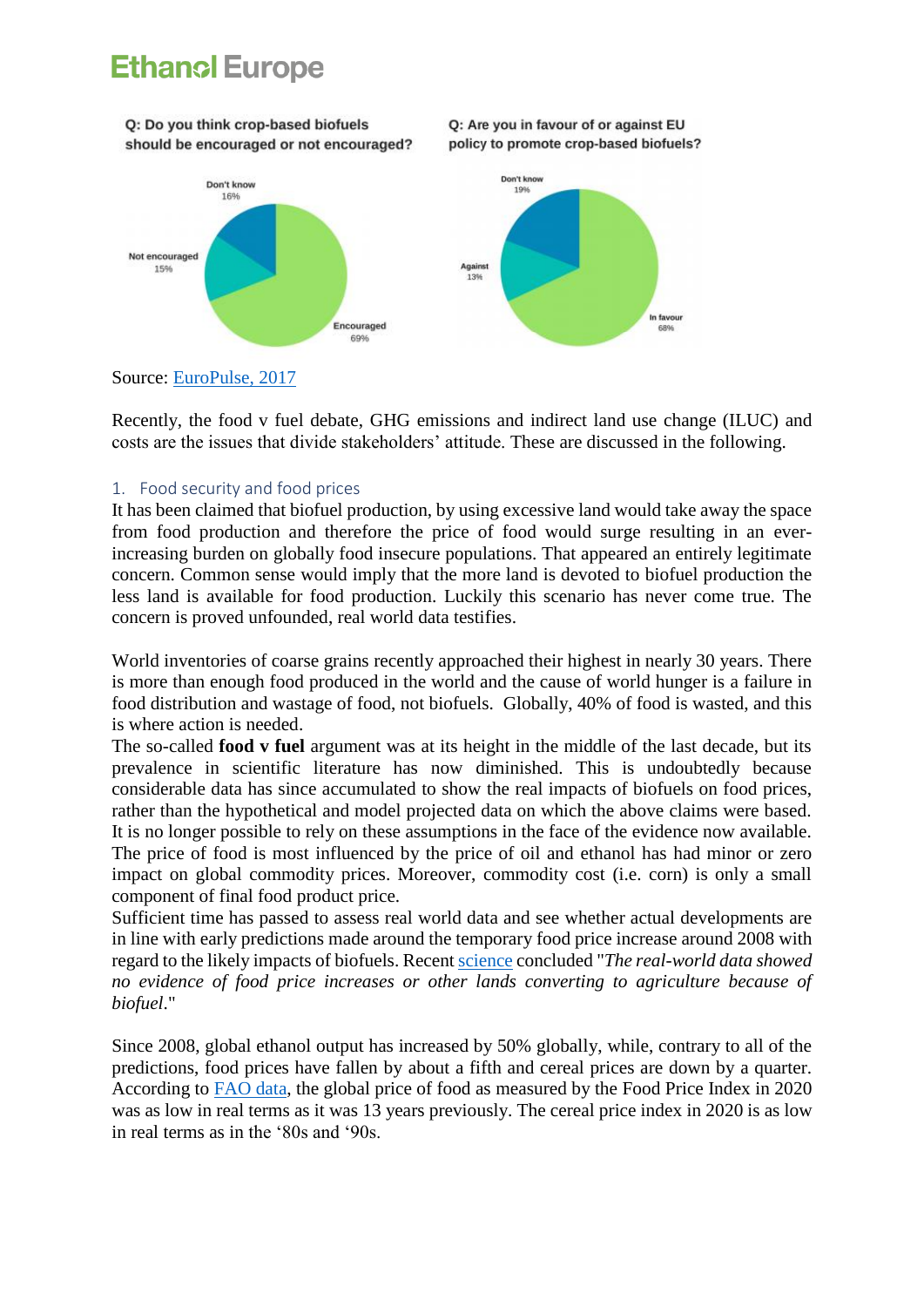

Source: [FAO](http://www.fao.org/worldfoodsituation/foodpricesindex/en/)

The 2017 EU progress report finds that "the EU ethanol consumption had negligible impact on cereal prices". Note that the [2019 report](https://ec.europa.eu/commission/sites/beta-political/files/report-progress-renewable-energy-april2019_en.pdf) no longer mentions the food price topic.

**Global crop commodity prices and the aggregated price of all commodities, versus global biofuels production volume, both normalised**



What may have gone wrong with common sense concerns and expectations? In addition to the dominating impact of oil price, the answer is explained by the fact that agriculture is not a static industry but it responds to economic signals, just like any other industry does. Crucially, farming may have responded to price stimulus as a result of higher demand for crops, and the response was higher production. Productivity of farmland will have increased as there was now reason for investing in technology given the improved market prospects. Additional feedstock, was produced. If there was a shock of extra demand, farming has easily accommodated it. In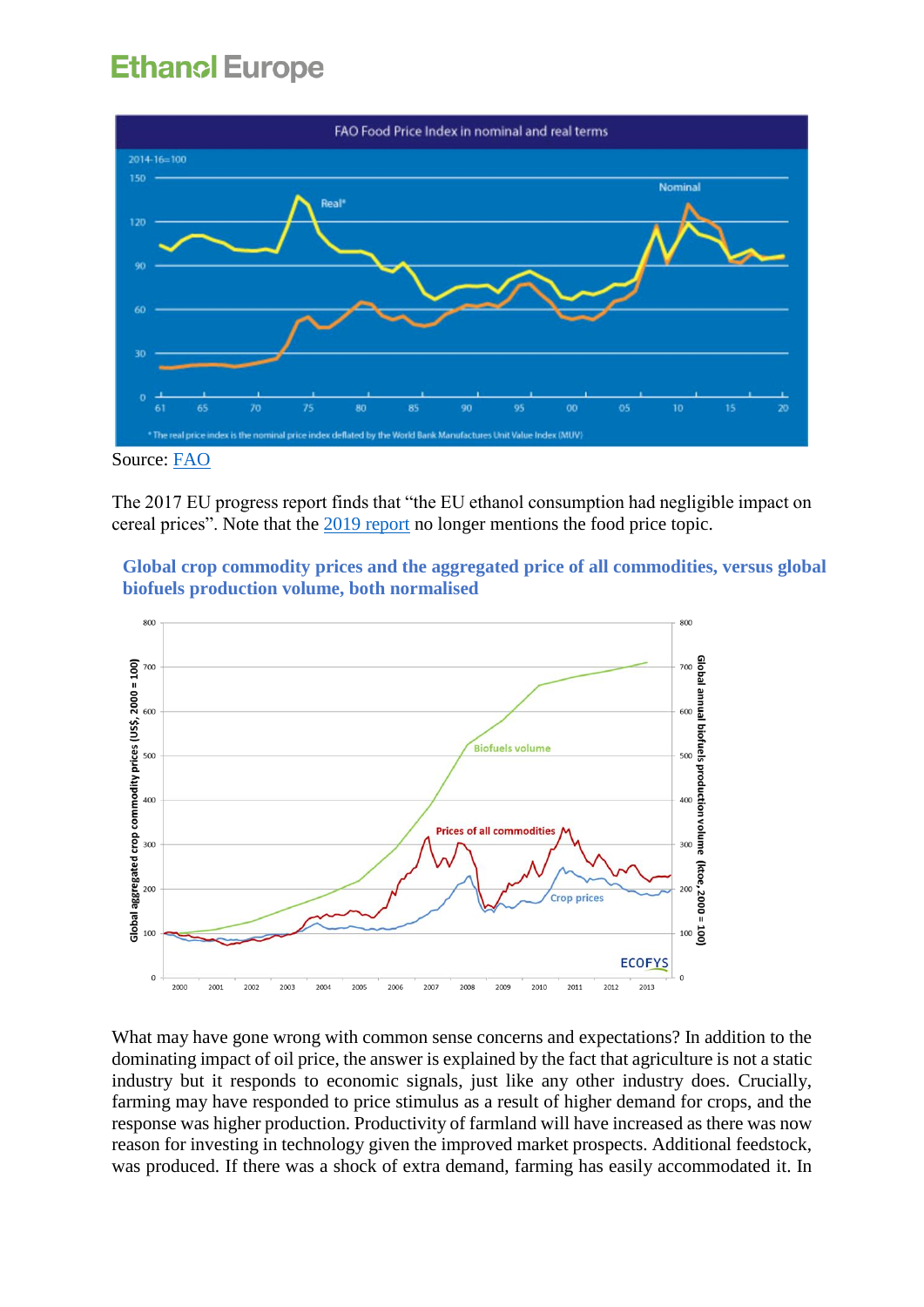other words, farming is a dynamic industry, capable of adjusting to changing market conditions and is responsive to market signals. Crop production, again, has shown its potential and resilience.

Some references: [FAO Price index,](http://www.fao.org/worldfoodsituation/foodpricesindex/en/) [WorldBank, 2013,](http://documents.worldbank.org/curated/en/832971468150565490/Long-term-drivers-of-food-prices) [EC Renewable energy progress report,](https://ec.europa.eu/priorities/sites/beta-political/files/report-renewable-energy_en.pdf)  [2017](https://ec.europa.eu/priorities/sites/beta-political/files/report-renewable-energy_en.pdf)

### 2. GHG emissions and ILUC

The climate credentials of biofuels have been questioned. Biofuels are portrayed by some lobby groups as having a prohibitively large indirect land use change (ILUC) impact. Because of high ILUC emissions some biofuels are claimed to be worse than oil.

This may be true for palm oil, but ethanol has no nexus to palm. Palm oil has always been the Achilles-heel of biofuels. For long EU biofuel policy has been informed by the fear of encroaching palm plantations, with impacts largely undifferentiated from that of domestically produced European biofuels.

The sustainability criteria for biofuels have been made stronger since RED, and the GHG saving requirement was increased from 50% to 60% and then to 70%. All biofuels on the market today easily meet the GHG saving requirement set by RED II. Furthermore, there are ethanol supplies on the market that comes with a 100% GHG saving.

European conventional biofuels provide an effective solution to reduce GHG emissions from the road transport sector – the only sector that has been unable to reduce its climate impact.

In contrast to most climate change mitigation options in the transport sector, biofuels are available at scale, inexpensive and effective, and they are suited to Europe's still growing internal combustion engine fleets. It is worthwhile to underscore the opposite directions fossil fuels and biofuels have taken in carbon intensity, with the former rising, and the latter decreasing. Furthermore, the carbon intensity gap is projected to widen further.

The 2019 EU renewable energy [progress report](https://ec.europa.eu/commission/sites/beta-political/files/report-progress-renewable-energy-april2019_en.pdf) finds that total emission savings from the use of biofuels in transport in the EU amounted to 33.2 Mtonne CO2eq in 2016 (excl. ILUC).

Ethanol displaces fossil fuel. Using ethanol keeps oil in the ground, with high and increasing GHG savings rates.

### GHG savings of ethanol



2010 2011 2012 2013 2014 2015 2016 2017 2018 2019

Source: [ePURE, 2020](https://www.epure.org/news-and-media/press-releases/greenhouse-gas-reduction-performance-of-eu-ethanol-reaches-new-high/)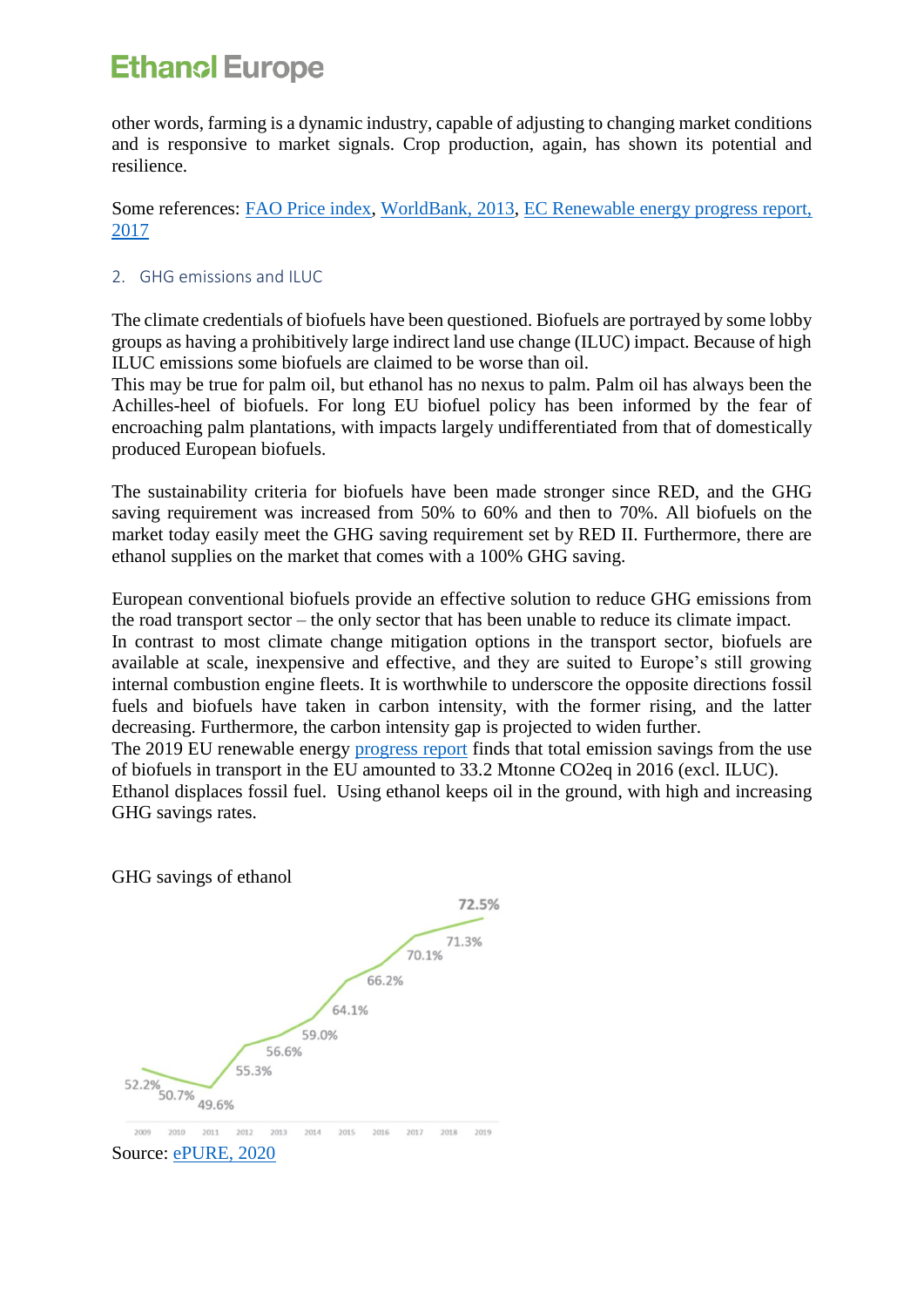The primary response of the farm sector to increased demand has been to increase productivity of land and to produce more on the same land, rather than converting extra lands. [Science](https://onlinelibrary.wiley.com/doi/epdf/10.1002/bbb.2011) investigating whether biofuel policies can contribute to yield increase shows that indeed it can, and in the end more food, feed, bio-based materials and biofuels can be produced on the same amount of land - provided we have the right policies in place. If biofuels produced are from yield increase, no ILUC materialises.

Agricultural land has been abandoned in the past decades in the EU, mainly for economic reasons. Each year in Europe 1-2% of farmed land area is taken out of farming while each year Europe increases farm output by a couple of per cent. Biofuel feedstock crops provide farmers with additional income slowing the rate of land abandonment. The problem in Europe is the high rate of land abandonment rather than excessive demand for biofuel feedstock. Informed projections put the area of abandoned land in the EU at 10 million hectares. European farming needs additional demand to make it profitable to farm existing lands and to assure continued viability of the sector.

Ethanol is shown to have very low risk of causing indirect land use changes. The current ethanol supply chain is wholly ILUC free. In total, ethanol saves substantial amounts of GHGs, even after ILUC is accounted for. There is no way that it is worse than oil. The IFPRI and the most recent [Globiom](https://ec.europa.eu/energy/sites/ener/files/documents/Final%20Report_GLOBIOM_publication.pdf) report both show that the theoretical corn ethanol pathways studied emit around only half of GHG emissions of fossil fuels. Apply the same analysis to actual real world ethanol supplies and the ILUC element vanishes entirely.

To put it into context, ILUC factors for conventional ethanol (0-14g CO2e/MJ) calculated by [Ecofys](https://www.farm-europe.eu/wp-content/uploads/2019/06/Ecofys2019_Transport-decarbonisation-2030-CEE.pdf) based on [Globiom,](https://ec.europa.eu/energy/sites/ener/files/documents/Final%20Report_GLOBIOM_publication.pdf) the most comprehensive research carried out in Europe recently, should be considered low in relation to the fossil fuel comparator (94gCO2e/MJ).

### 3. Cost of transport decarbonisation

The cost of transport decarbonisation matters. There are no cheap options to decarbonise transport, and as the yellow vest movement in France recently showed governments ignore at their peril the risk in public acceptance of internalising external cost in fuel prices.

The EC has yet to published a report or analysis on the cost of transport decarbonisation. It has no reliable information what technological options are the most cost effective, and which ones to be discarded because of high carbon abatement cost.

Even the most obvious solution, adjusting fuel taxes (excise duties) to their climate impacts and hence taxing fuels on energy content or CO2 emission not volume, has not progressed since 2003. Currently, ethanol is the most heavily taxed fuel – despite the fact that contributes to climate progress.



Source: **ePURE** based on DG Taxud, EC.

The EC approved in 2019 draft National Energy and Climate Plans, blueprints for any climate progress in MSs until 2030, despite the fact that no draft NECPs contained a [carbon abatement](https://www.farm-europe.eu/wp-content/uploads/2019/11/NECP-report_Farm-Europe-2019.pdf)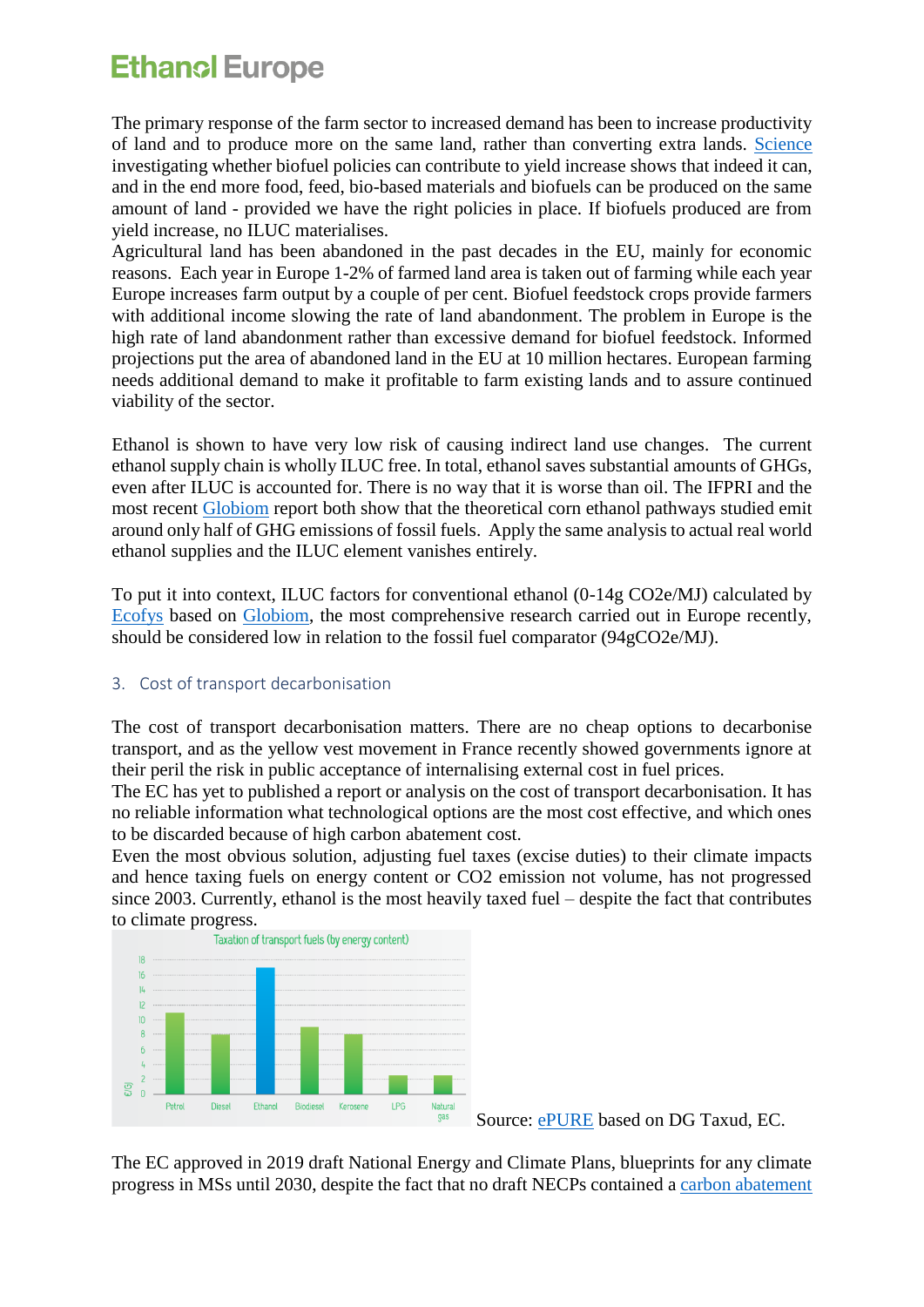[cost calculation](https://www.farm-europe.eu/wp-content/uploads/2019/11/NECP-report_Farm-Europe-2019.pdf) or a ranking of options based on costs of the transport decarbonisation options. Final NECPs are little different.

Conventional biofuels are one of the most cost-efficient transport decarbonisation measures available at scale. Recent research shows that the carbon abatement cost of conventional ethanol and biodiesel are one of the lowest in available technological options in Central and Eastern Europe to decarbonise road transport. Earlier in 2016, [Roland Berger,](https://www.rolandberger.com/en/Publications/pub_integrated_fuels_and_vehicles_roadmap_2030.html) a renowned consultancy showed that biofuels are an inexpensive solution.



Source: [Ecofys, 2019](https://www.farm-europe.eu/wp-content/uploads/2019/06/Ecofys2019_Transport-decarbonisation-2030-CEE.pdf)

### 4. Overarching benefits of ethanol

In addition to transport decarbonisation, ethanol brings other benefits, such as the following:

- **Rural development**: Biofuel plants are often located close to the source of their feedstocks, hence in rural settings, therefore are instrumental in revitalising rural communities.
- **Jobs**: Direct and indirect jobs have been created and maintained by the ethanol industry in Europe. These jobs are often in disadvantaged rural regions. Bioethanol use in transport is estimated to provide more than 70 thousand jobs in the EU.
- **Economic impact**: Through regional and national impacts ethanol plants throughout the EU add billions of Euros to national budgets.
- **Energy independence**: The EU relies heavily on imports to meet its oil demand in transport. European produced biofuels reduce this dependence, making the EU more energy independent.
- **Protein feed deficit**: Protein rich animal feed, co-products at biofuel plants (DDGS), substantially reduces the EU's protein deficit and replaces soya meal imports from South-America. Conventional ethanol reduce protein feed deficit in Europe. EU biofuels result in 85% of domestic protein meal, a portion which would be replaced with high-ILUC imported soy meal if conventional EU biofuels were to be cut from the energy mix.
- **Farming**: The profitability of farming is increased by an additional outlet for their produce. No surprise that farmers support European biofuels. Furthermore, investment in sustainable intensification technologies are also stimulated by the demand from biofuels.
- **Air quality**: Ethanol blend petrol emits less air pollutants than pure fossil petrol, especially particulate matters (PM), therefore contributes to lowering the human health impact of transport.
- **Fighting Covid-19:** Europe's ethanol plants recently converted some of their fuel ethanol to alcohol used in hand sanitisers to help fight the pandemic.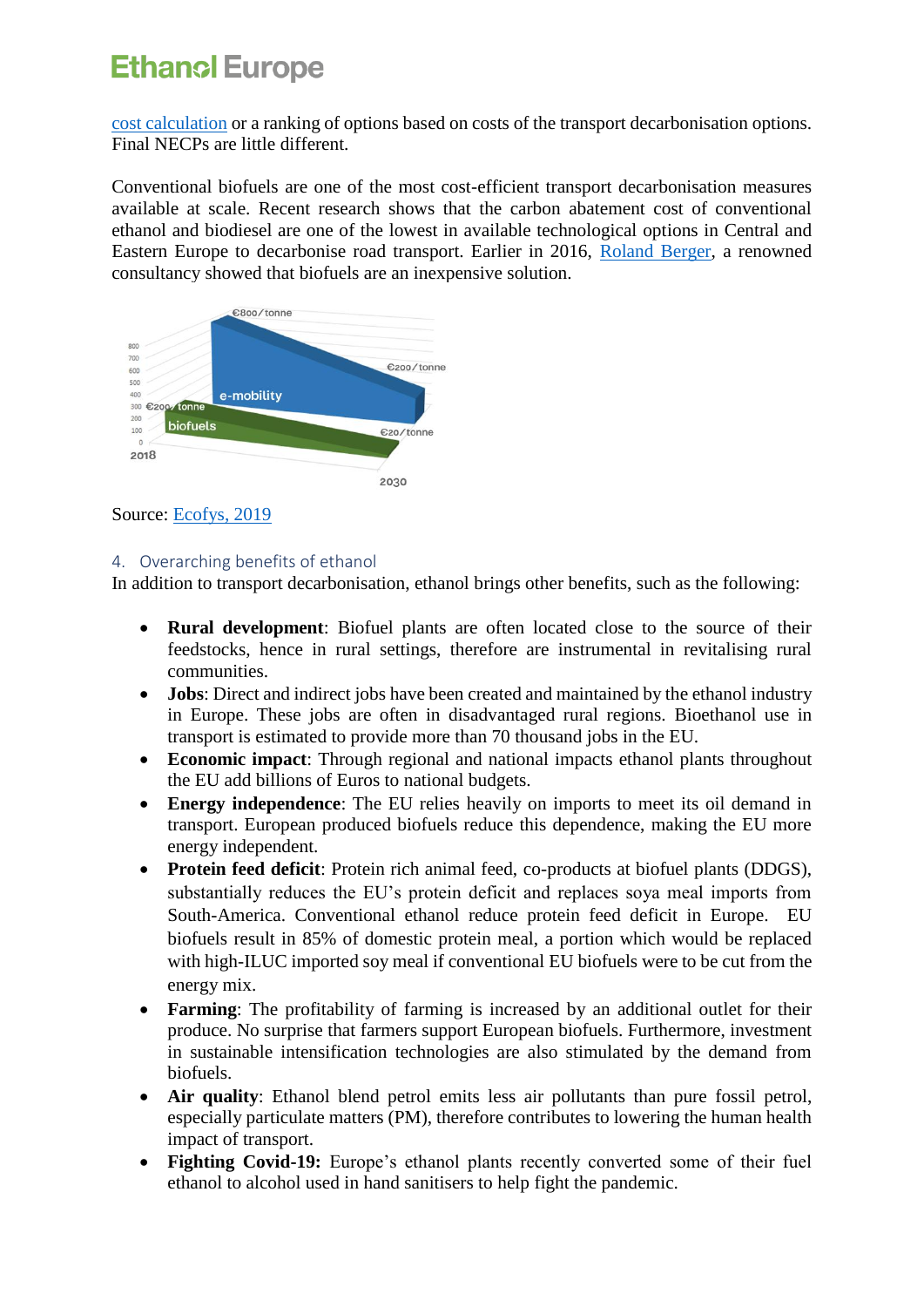#### 5. Policy recommendations

### *Lift the crop-based biofuels cap*

The so called 'crop cap' should be revisited. RED II prescribes that the share of conventional biofuels should be no more than one percentage point higher than their share in 2020, ie. the volume used in  $2020 +1\%$ , regardless of the underlying performance of the biofuel.

To tap the potential in conventional ethanol and reap its manifold benefits, conventional ethanol consumption should be incentivised to grow in a sustainable manner. The growth between 2020 and 2030 in the EU will inevitably be lower than in the previous decade, so any impact will necessarily be lower. Given the facts that no meaningful negative impact of European produced conventional ethanol materialised between 2010 and 2020 (see previous discussion on food prices, GHG profile and ILUC), it is safe to assume that potential negative impacts in the upcoming debate will be similarly absent. On the other hand, the potential benefits should be expected to be significant (climate progress, advancing farming, rural development, air quality, etc.). The balance will be overwhelmingly positive until 2030.

**Solution**: The 'crop cap' restriction should be abolished for domestic ethanol. European produced conventional ethanol should be allowed to grow to reach the 7% cap specified in RED II.

### *Clarify low ILUC and high ILUC feedstocks*

RED II specifies that low indirect land-use change-risk biofuels should be exempt from the 7% cap on so called food and feed crops-based biofuels. Member States can not use more biofuels from high-ILUC risk feedstocks than they use in 2019, unless that feedstock is certified as low-ILUC risk.

The relevant [delegated act](https://ec.europa.eu/energy/sites/ener/files/documents/2_en_act_part1_v3.pdf) adopted in 2019 identified [palm oil](https://ec.europa.eu/energy/sites/ener/files/documents/1_en_annexe_acte_autonome_part1_v6.pdf) only as a high ILUC biofuel. Palm oil however can be certified as low-ILUC risk feedstock, so exempt from the phase out.

ILUC impacts can be mitigated. The two most evident ways to produce low-ILUC biofuels are by productivity gain and use of abandoned lands. If a feedstock comes from above baseline crop yield increases, previously non-applied multiple (double) cropping, or cultivation on abandoned or degraded land, ILUC impacts should be near zero, or even be negative ILUC. Deforestation is the fact that delegitimizes low-ILUC feedstock. The "land use" at issue in ILUC is, simplified, deforestation. If the country of origin of potential low-ILUC feedstock has still not achieved the goal of zero deforestation (and we note that every country in question expressly states a goal of zero deforestation), and given that low-ILUC feedstock certification is necessarily interpreted at local levels, then that fact should preclude low-ILUC certification. Once that country attains zero-deforestation, then low-ILUC certification may be permissible. Indeed, once most countries achieve zero deforestation, then ILUC will, effectively, cease to exist. Therefore, *low-ILUC feedstock and deforestation are incompatible.* This is true both at a scientific level, and at a practical level. The risk of fraud is insurmountable in the case of an ostensibly "low ILUC" palm plantation being adjacent to a "high ILUC" palm plantation.